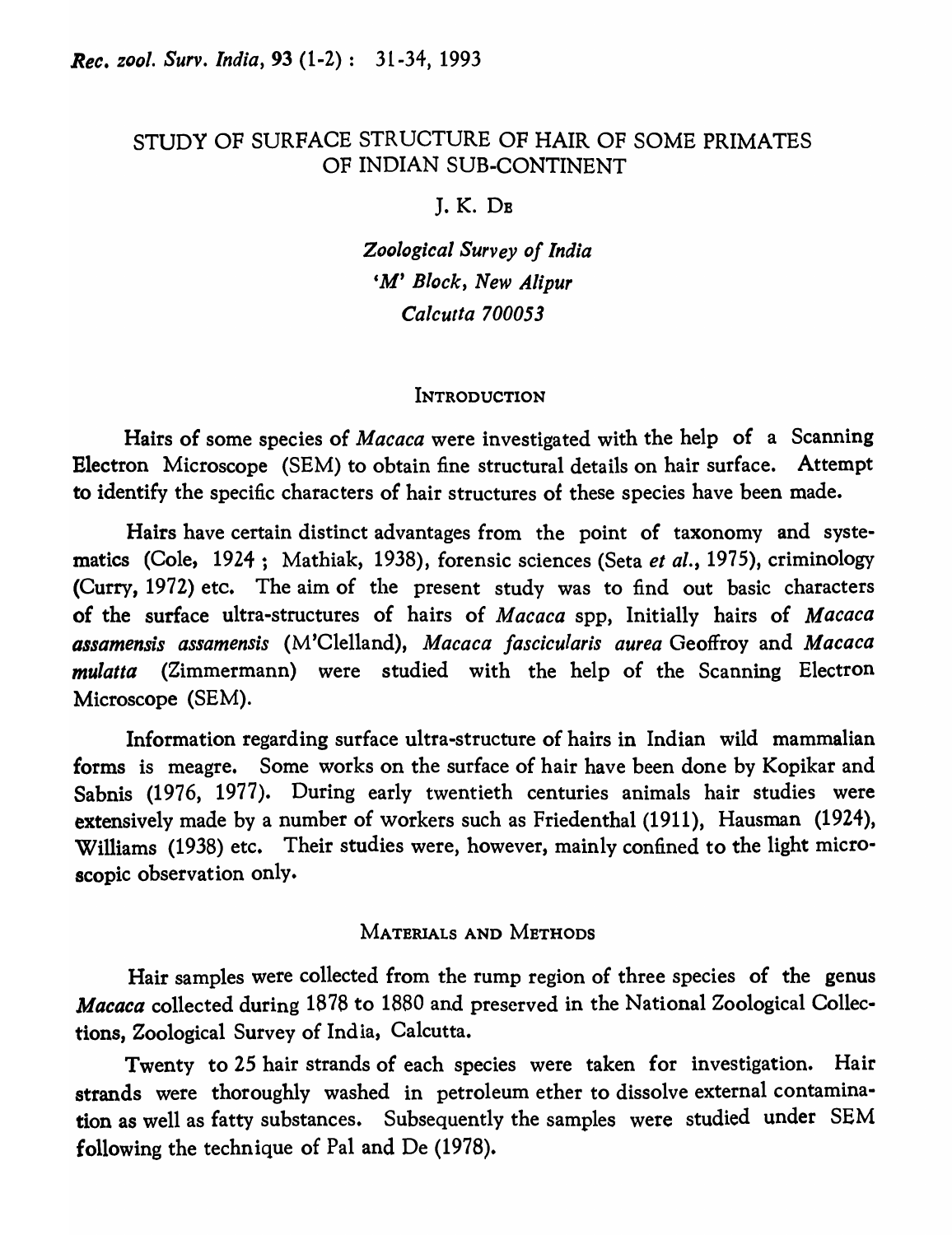### RESULTS

Results of three-dimensional structure of hairs of three species of *Macaca* are  $d$ etailed below  $:$   $-$ 

*Macaca fascicularis aurea* (Fig. 1) :



- Figs. 1-3. 1. Scanning electron micrograph of a part of hair of *Macaca fascicularis aurea* showing highly crenated scales (dark arrows) and exogenous particles (White arrows). X 1344.
	- 2. 3D structure of a part of hair of *Macaca assamensis assamensis* depicting puncture and depression (arrows) on the surface.  $X$  672.
	- 3. Scanning electron micrograph of a part of hair of Macaca mulatta showing extension of cortical scale ( $arrow$ ).  $X$  2688.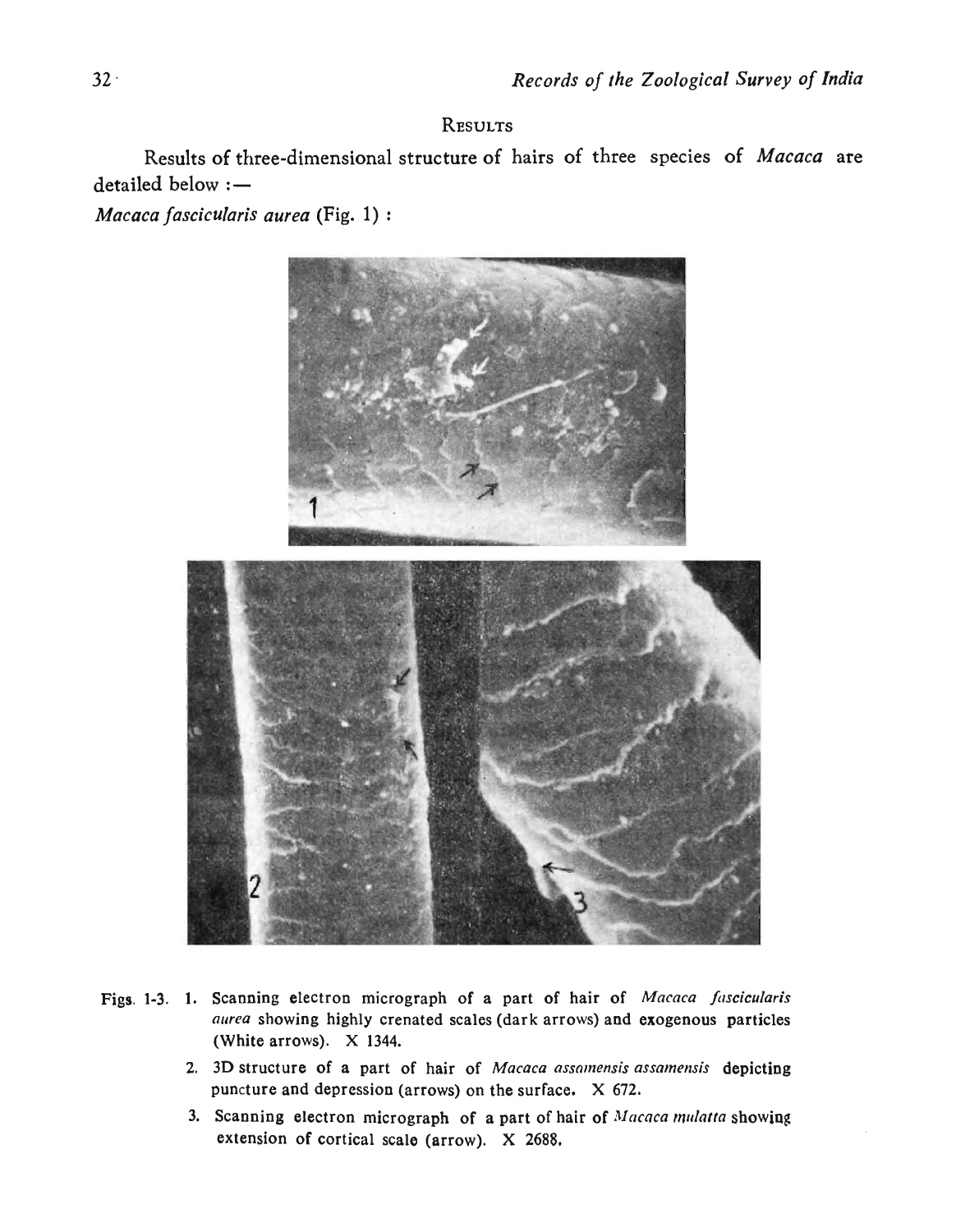Diameter of hair varies from 37.30 to 62.50  $\mu$ . Surface consists of cuticular scales with crenate margins. Amplitude of bare portion of scales varies from 4.45 to 6.50  $\mu$ . Occasionally surface shows extensive breakages of cortical scales.

### *Macoca assemensis assamensis* (Fig. 2) :

The surface of hairs consists of regularly arranged cuticular scales of. crenate type. Diameter varies from 35.25 to 52.25  $\mu$  and interscaler portion varies from 5.90 to 11.95  $\mu$ . Occationally the surface is punctured by ridges and furrows.

### *Mococa mulatta* (Fig. 3) ;

Diameter remains within the range of 29.00 to 42.50  $\mu$  and amplitude of bare portion of scales remains within 3.35 to 5.35  $\mu$ . Cortical scales are of crenate type. But crenation is ill developed. Extensions of cortical scales are found occasionally. Sometimes crystal like exogenous substances are found on the surface.

#### **DISCUSSION**

The hairs for the present study possess highly crenated type of scales with veriable inter-scalar portion. The breadth of the bare portion of scales within these species of *Macaca* varies from 3.35 to 11.95  $\mu$ . Hair strands for the present study consist of crenate type of scales. This observation is quite different from the findings of Kopikar and Sabnis (1976) who have noted that the hair in *Macaca mulatta* is devoid of scales. This scaleless feature observed by the above authors may be due to the association of microbes on the hair shaft. The unusual changes in the cortical scales are due to attack of dermatophytes such as mycelial form of saprophytic yeasts which are responsible for surface erosion and subsequent obliteration of scales (Carteaud, 1973 ; De 1982 ; Pal *et al., 1981).* 

Hairs of the species studied above have number of overlapping characters. Further extensive studies are, therefore, required to formulate a suitable key at specific level.

Oglae and Mitsinka (1973) concluded that the shape and arrangement of the scales on the cuticle vary considerably in different species and to a lesser extent within the same species. Thus, cuticular scale pattern and their disposition on the hair surface may serve as useful diagnostic feature for the identification of different mammalian species. Further, according to Sudo and Seta (1975) and Kind (1965), medullary index may be helpful for the identification of animal species. However, this may not be true for the hairs of Rhinocerotidae. It would, thus appear that further studies on the surface ultra-structure along with medullary index may be helpful in identifying defferent mammalian species,